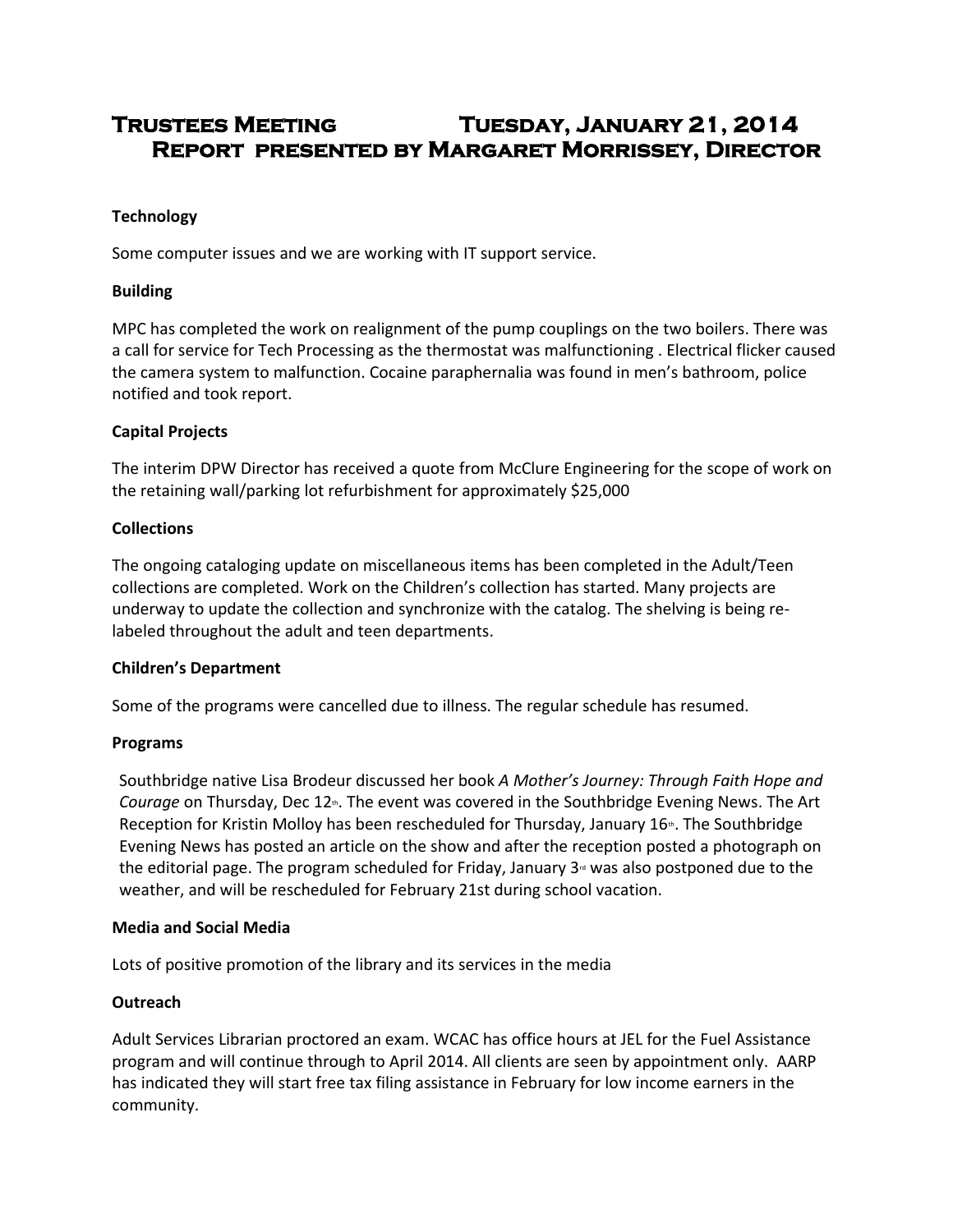## **Meetings**

I attended the C/WMARS User Council meeting and the demonstration on the Overdrive digital software.

### **Meetings at JEL**

WCAC Fuel Assistance service is offered on Thursdays – by appointment only

AARP volunteers will be here starting Thursday, January 30 to offer tax filing services: Monday mornings and evenings and Thursday evenings – by appointment only. The library staff arranges the schedule and calls to remind the person of their appointment.

## **FOJEL**

During the holiday season the Friends of JEL increased the size of the books sale in the lower level to promote among the patrons.

## **Gifts**

Andy and Sheryl VanVooren \$150 and Thomas Whitcomb pledged \$499 for the year (\$124.98 received) through his employer.

## **Staffing**

Children's Librarian Kim Usselman has returned from sick leave. New staff member April Denault began work as a Circulation Assistant in early January. It has been over two years since we have had a full staffing level so this is a wonderful start to 2014! Circ Supervisor and I are working on updating orientation procedures. Kathy Lapriore's mother Jean Bucknam passed away. Mary White, former Children's Librarian and Trustee at Joshua Hyde's husband Harold passed away. Dawn Clark, former Children's Librarian in Sturbridge and who had previously worked in Southbridge passed away over the weekend.

#### **Training**

Margaret & Ashley completed the Introductory Spanish course at Town Hall taught by Denise Staffieri.

# **Trustees**

Wesley Stanhope resigned as he has moved out of town. The vacancy has been advertised on the JEL website and posted in the library. Mary Ellen (Mel) Blake has been appointed by the US Trust to fill Joan Menard's position. I researched the terms of office of the Trustees for US Bank Trust/David Maxwell.

# **Volunteers/Tax Abatement**

All of the senior tax abatement personnel have re-applied to return to the library. The administration is finalizing the program and we hope the program will begin shortly. A volunteer who is a background in archives has started to work on some archival projects.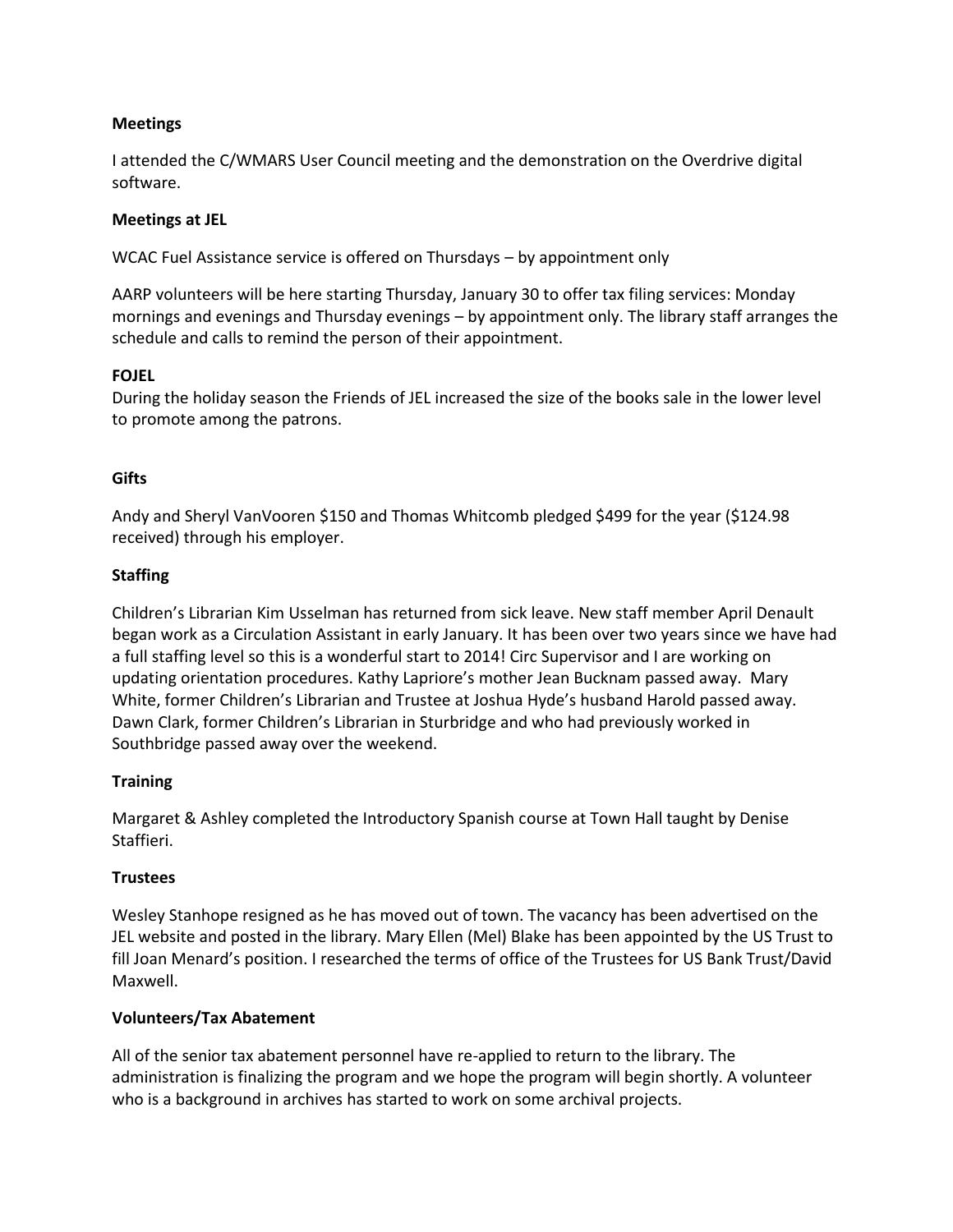## **Closing**

The library was closed half day December 24 and on 25 as well as for Martin Luther King day in January. Due to inclement weather, we closed at 5:00 p.m. on Thursday, January 2<sup>nd</sup>.

# **Centennial Events**

First full draft of the history of the library was delivered by Via Appia Press. Dick Whitney and I have been reviewing the manuscript.

| Month of January<br>Exhibit | Photographs of Kristin Molloy                                     |                              | Main Hall          |
|-----------------------------|-------------------------------------------------------------------|------------------------------|--------------------|
| Monday 20                   | Closed in honor of<br>Martin Luther King                          |                              |                    |
| Monday 27                   | <b>Story Hour</b>                                                 | 6:30 p.m. $-$<br>7:30 p.m.   |                    |
| Monday 27                   | Friends of Jacob Edwards Library                                  | 6 p.m.                       | Mills Room         |
| Tuesday 21,28               | Knitting with Sonya                                               | 10:30 $a.m. -$<br>12:30 p.m. | Reading<br>Room    |
| Tuesday 21,28               | Anime for Teens                                                   | $3:10 p.m. -$<br>4:30 p.m.   | Pioppi Room        |
| Tuesday 21                  | <b>Trustees Meeting</b>                                           | 12 noon                      | Mills Room         |
| Wednesday 22,29             | <b>Crafty Wednesdays</b>                                          | All day - drop<br>in         | Children's<br>Room |
| Wednesday 22,29             | Super Kids                                                        | 10:30 $a.m. -$<br>11:30 a.m. | Children's<br>Room |
| Thursday 16,23,30           | Lego Club                                                         | $3 p.m. - 4:30$<br>p.m.      | Children's<br>Room |
| Thursday 16                 | Artist Reception*                                                 | $6:30 p.m. -$<br>7:30 p.m.   | Main Hall          |
| Thursday 30                 | Tom Ingrassia & Jared Chrudimsky Book<br>Signing: One Door Closes | $6:30 p.m. -$<br>7:30 p.m.   | Reading<br>Room    |
| Friday 17,24,31             | <b>Baby Time</b>                                                  | 10:30 a.m.                   | Children's<br>Room |